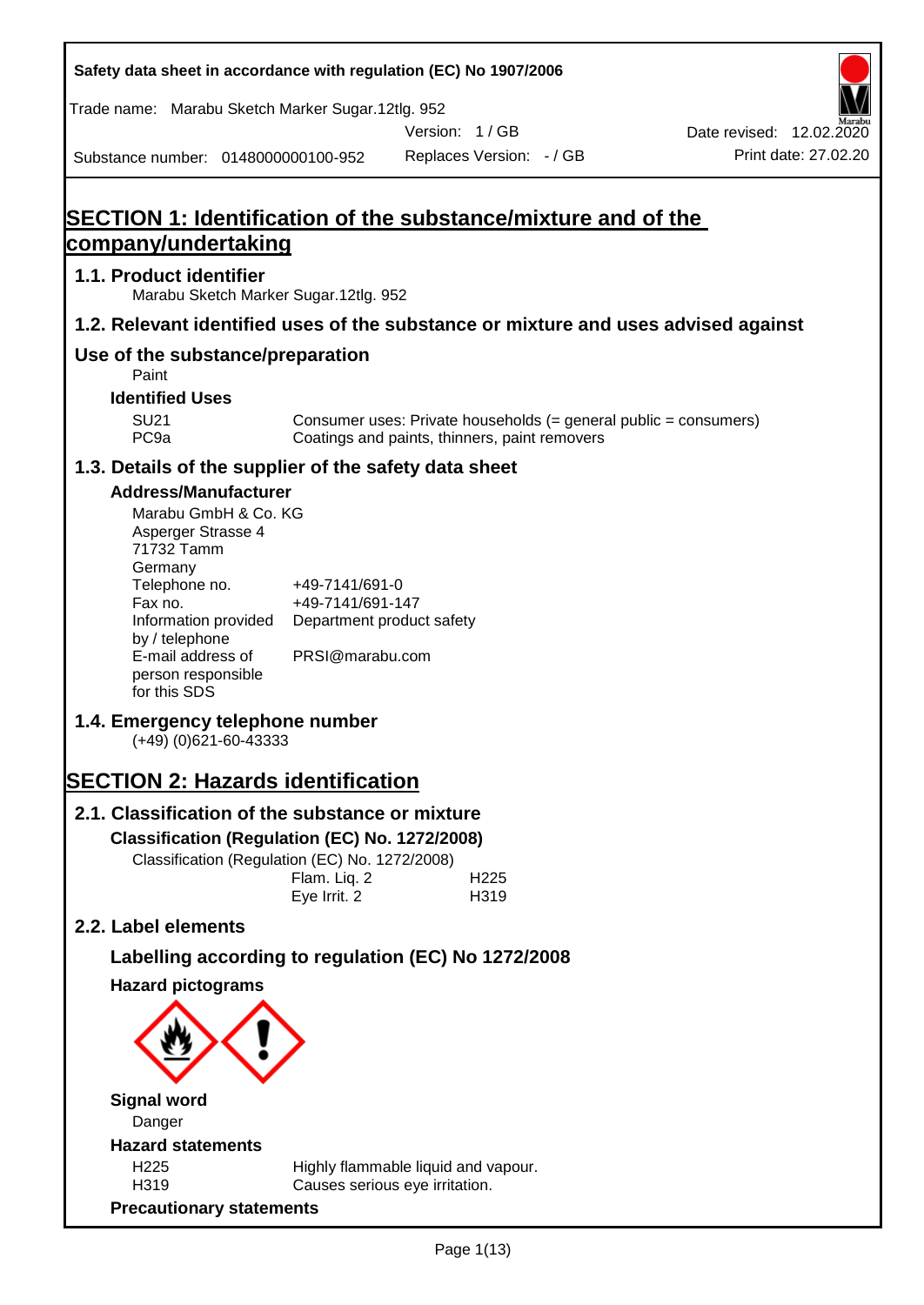| Safety data sheet in accordance with regulation (EC) No 1907/2006 |                                                                                                                                     |                          |                  |            |                                                                           |  |  |
|-------------------------------------------------------------------|-------------------------------------------------------------------------------------------------------------------------------------|--------------------------|------------------|------------|---------------------------------------------------------------------------|--|--|
| Trade name: Marabu Sketch Marker Sugar.12tlg. 952                 |                                                                                                                                     |                          |                  |            |                                                                           |  |  |
|                                                                   |                                                                                                                                     | Version: 1/GB            |                  |            | Date revised: 12.02.2020                                                  |  |  |
| Substance number: 0148000000100-952                               |                                                                                                                                     | Replaces Version: - / GB |                  |            | Print date: 27.02.20                                                      |  |  |
| P <sub>101</sub>                                                  |                                                                                                                                     |                          |                  |            | If medical advice is needed, have product container or label at hand.     |  |  |
| P <sub>102</sub>                                                  | Keep out of reach of children.                                                                                                      |                          |                  |            |                                                                           |  |  |
| P210                                                              | sources. No smoking.                                                                                                                |                          |                  |            | Keep away from heat, hot surfaces, sparks, open flames and other ignition |  |  |
| P264.1                                                            | Wash hands thoroughly after handling.                                                                                               |                          |                  |            |                                                                           |  |  |
| P <sub>280</sub>                                                  | Wear protective gloves / protective clothing / eye protection / face protection.                                                    |                          |                  |            |                                                                           |  |  |
| P305+P351+P338                                                    | IF IN EYES: Rinse cautiously with water for several minutes. Remove contact<br>lenses, if present and easy to do. Continue rinsing. |                          |                  |            |                                                                           |  |  |
| P501.9                                                            | Dispose of contents / container as problematic waste.                                                                               |                          |                  |            |                                                                           |  |  |
| 2.3. Other hazards                                                |                                                                                                                                     |                          |                  |            |                                                                           |  |  |
| No special hazards have to be mentioned.                          |                                                                                                                                     |                          |                  |            |                                                                           |  |  |
|                                                                   |                                                                                                                                     |                          |                  |            |                                                                           |  |  |
| <b>SECTION 3: Composition/information on ingredients</b>          |                                                                                                                                     |                          |                  |            |                                                                           |  |  |
| 3.2. Mixtures                                                     |                                                                                                                                     |                          |                  |            |                                                                           |  |  |
| <b>Hazardous ingredients</b>                                      |                                                                                                                                     |                          |                  |            |                                                                           |  |  |
| <b>Ethanol</b>                                                    |                                                                                                                                     |                          |                  |            |                                                                           |  |  |
| CAS No.                                                           | 64-17-5                                                                                                                             |                          |                  |            |                                                                           |  |  |
| EINECS no.                                                        | 200-578-6                                                                                                                           |                          |                  |            |                                                                           |  |  |
| Registration no.                                                  | 01-2119457610-43                                                                                                                    |                          |                  |            |                                                                           |  |  |
| Concentration                                                     | $>=$                                                                                                                                | 50                       | $\prec$          | 100        | $\%$                                                                      |  |  |
| Classification (Regulation (EC) No. 1272/2008)                    |                                                                                                                                     |                          |                  |            |                                                                           |  |  |
|                                                                   | Flam. Liq. 2                                                                                                                        |                          | H <sub>225</sub> |            |                                                                           |  |  |
|                                                                   | Eye Irrit. 2                                                                                                                        |                          | H319             |            |                                                                           |  |  |
| Concentration limits (Regulation (EC) No. 1272/2008)              |                                                                                                                                     |                          |                  |            |                                                                           |  |  |
|                                                                   | Eye Irrit. 2                                                                                                                        | H319                     |                  | $>= 50 \%$ |                                                                           |  |  |
| 1-Methoxy-2-propanol                                              |                                                                                                                                     |                          |                  |            |                                                                           |  |  |
| CAS No.                                                           | 107-98-2                                                                                                                            |                          |                  |            |                                                                           |  |  |
| EINECS no.                                                        | 203-539-1                                                                                                                           |                          |                  |            |                                                                           |  |  |
| Registration no.                                                  | 01-2119457435-35                                                                                                                    |                          |                  |            |                                                                           |  |  |
| Concentration                                                     | $>=$                                                                                                                                | 10                       | $\,<\,$          | 20         | %                                                                         |  |  |
| Classification (Regulation (EC) No. 1272/2008)                    |                                                                                                                                     |                          |                  |            |                                                                           |  |  |
|                                                                   | STOT SE 3                                                                                                                           |                          | H336             |            |                                                                           |  |  |
|                                                                   | Flam. Liq. 3                                                                                                                        |                          | H <sub>226</sub> |            |                                                                           |  |  |
|                                                                   |                                                                                                                                     |                          |                  |            |                                                                           |  |  |
| <b>SECTION 4: First aid measures</b>                              |                                                                                                                                     |                          |                  |            |                                                                           |  |  |
|                                                                   |                                                                                                                                     |                          |                  |            |                                                                           |  |  |
| 4.1. Description of first aid measures                            |                                                                                                                                     |                          |                  |            |                                                                           |  |  |

#### **General information**

In all cases of doubt, or when symptoms persist, seek medical attention. Never give anything by mouth to an unconscious person. If unconscious place in recovery position and seek medical advice.

#### **After inhalation**

Remove to fresh air, keep patient warm and at rest. If breathing is irregular or stopped, administer artificial respiration.

#### **After skin contact**

Remove contaminated clothing. Wash skin thoroughly with soap and water or use recognised skin cleanser. Do NOT use solvents or thinners.

## **After eye contact**

Remove contact lenses, irrigate copiously with clean, fresh water, holding the eyelids apart for at least 10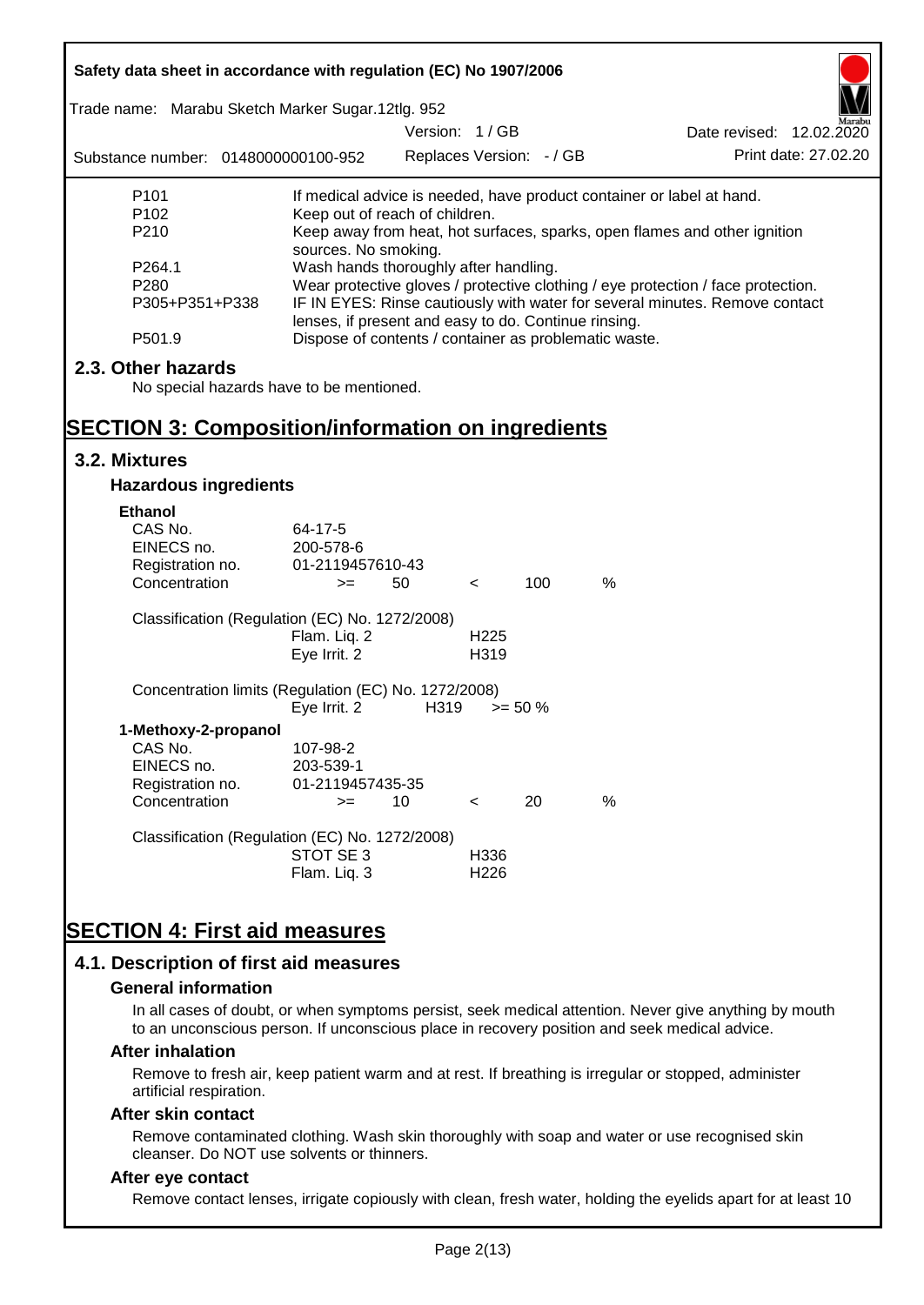## **Safety data sheet in accordance with regulation (EC) No 1907/2006**

Trade name: Marabu Sketch Marker Sugar.12tlg. 952

Version: 1 / GB

Substance number: 0148000000100-952

Replaces Version: - / GB Print date: 27.02.20 Date revised:  $12.02.\overline{2}$ 

minutes and seek immediate medical advice.

## **After ingestion**

If accidentally swallowed rinse the mouth with plenty of water (only if the person is conscious) and obtain immediate medical attention. Keep at rest. Do NOT induce vomiting.

**4.2. Most important symptoms and effects, both acute and delayed** Until now no symptoms known so far.

# **4.3. Indication of any immediate medical attention and special treatment needed**

## **Hints for the physician / treatment**

Treat symptomatically

# **SECTION 5: Firefighting measures**

## **5.1. Extinguishing media**

## **Suitable extinguishing media**

Recommended: alcohol resistant foam, CO2, powders, water spray/mist, Not be used for safety reasons: water jet

## **5.2. Special hazards arising from the substance or mixture**

In the event of fire the following can be released: Carbon monoxide (CO); Carbon dioxide (CO2); dense black smoke

## **5.3. Advice for firefighters**

## **Special protective equipment for fire-fighting**

Cool closed containers exposed to fire with water. Do not allow run-off from fire fighting to enter drains or water courses.

# **SECTION 6: Accidental release measures**

## **6.1. Personal precautions, protective equipment and emergency procedures**

Exclude sources of ignition and ventilate the area. Avoid breathing vapours. Refer to protective measures listed in Sections 7 and 8.

## **6.2. Environmental precautions**

Do not allow to enter drains or waterways. If the product contaminates lakes, rivers or sewage, inform appropriate authorities in accordance with local regulations.

## **6.3. Methods and material for containment and cleaning up**

Contain and collect spillage with non-combustible absorbent materials, e.g. sand, earth, vermiculite, diatomaceous earth and place in container for disposal according to local regulations (see section 13). Clean preferably with a detergent - avoid use of solvents.

## **6.4. Reference to other sections**

Information regarding Safe handling, see Section 7. Information regarding personal protective measures, see Section 8. Information regarding waste disposal, see Section 13.

## **SECTION 7: Handling and storage**

## **7.1. Precautions for safe handling**

## **Advice on safe handling**

Prevent the creation of flammable or explosive concentrations of vapour in air and avoid vapour concentration higher than the occupational exposure limits. In addition, the product should only be used in areas from which all naked lights and other sources of ignition have been excluded. Electrical equipment should be protected to the appropriate standard. Mixture may charge electrostatically: always use earthing leads when transferring from one container to another. Operators should wear anti-static footwear and clothing and floors should be of the conducting type. Isolate from sources of heat, sparks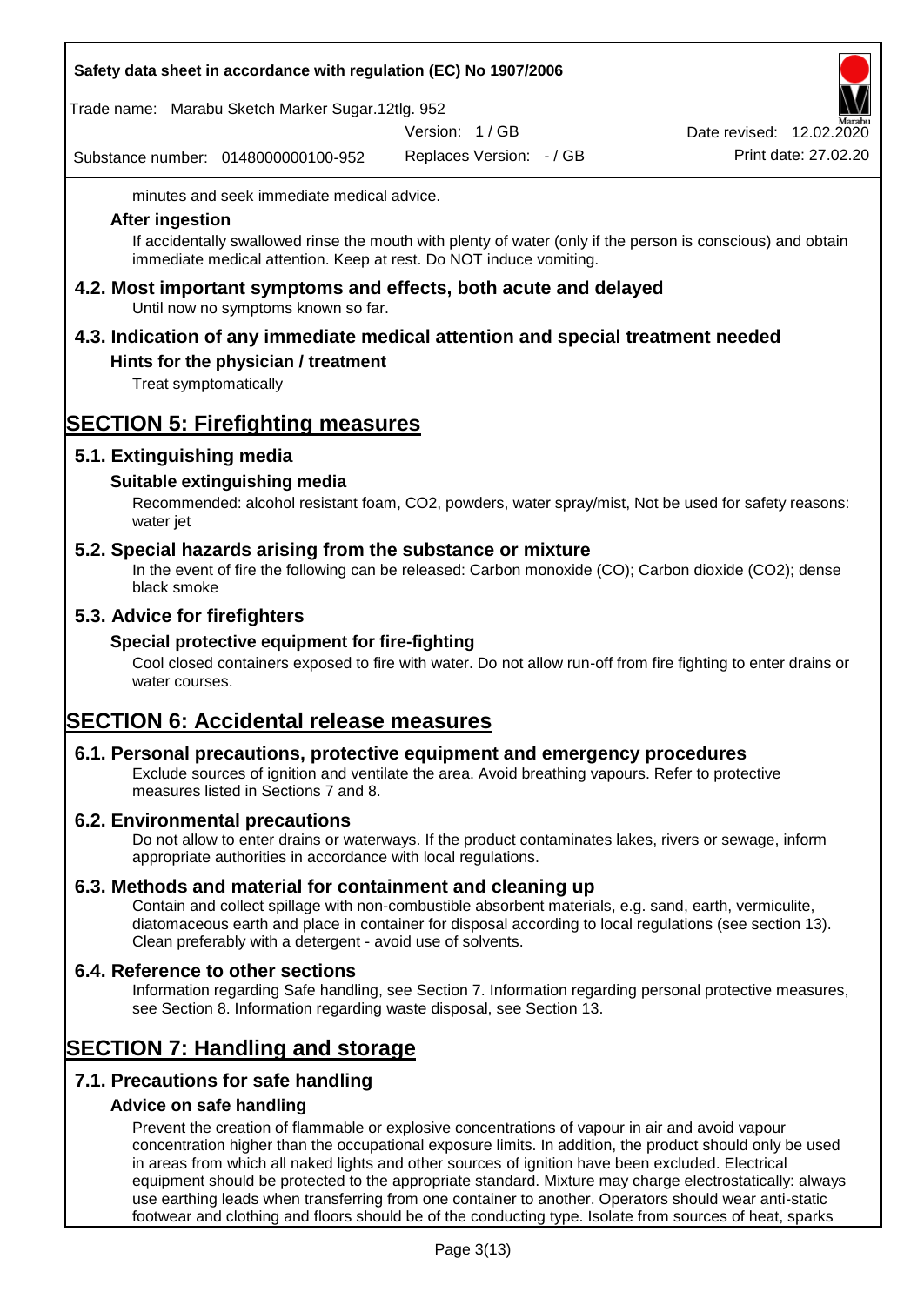| Safety data sheet in accordance with regulation (EC) No 1907/2006                                                                                                                                                                                                                                                                                                                                                                                                                                                                                                                                                                                                                                 |                    |                         |                                   |      |                          |
|---------------------------------------------------------------------------------------------------------------------------------------------------------------------------------------------------------------------------------------------------------------------------------------------------------------------------------------------------------------------------------------------------------------------------------------------------------------------------------------------------------------------------------------------------------------------------------------------------------------------------------------------------------------------------------------------------|--------------------|-------------------------|-----------------------------------|------|--------------------------|
| Trade name: Marabu Sketch Marker Sugar.12tlg. 952                                                                                                                                                                                                                                                                                                                                                                                                                                                                                                                                                                                                                                                 |                    |                         |                                   |      |                          |
|                                                                                                                                                                                                                                                                                                                                                                                                                                                                                                                                                                                                                                                                                                   |                    | Version: 1/GB           |                                   |      | Date revised: 12.02.2020 |
| Substance number: 0148000000100-952                                                                                                                                                                                                                                                                                                                                                                                                                                                                                                                                                                                                                                                               |                    |                         | Replaces Version: - / GB          |      | Print date: 27,02.20     |
| and open flame. No sparking tools should be used. Avoid skin and eye contact. Avoid the inhalation of<br>particulates and spray mist arising from the application of this mixture. Smoking, eating and drinking shall<br>be prohibited in application area. For personal protection see Section 8. Never use pressure to empty:<br>container is not a pressure vessel. Always keep in containers of same material as the original one.<br>Comply with the health and safety at work laws. Do not allow to enter drains or water courses.<br>Advice on protection against fire and explosion<br>Vapours are heavier than air and may spread along floors. Vapours may form explosive mixtures with |                    |                         |                                   |      |                          |
| air.                                                                                                                                                                                                                                                                                                                                                                                                                                                                                                                                                                                                                                                                                              |                    |                         |                                   |      |                          |
| Classification of fires / temperature class / Ignition group / Dust explosion class<br><b>Classification of fires</b><br>Temperature class                                                                                                                                                                                                                                                                                                                                                                                                                                                                                                                                                        | T3                 |                         | B (Combustible liquid substances) |      |                          |
| 7.2. Conditions for safe storage, including any incompatibilities                                                                                                                                                                                                                                                                                                                                                                                                                                                                                                                                                                                                                                 |                    |                         |                                   |      |                          |
| Requirements for storage rooms and vessels                                                                                                                                                                                                                                                                                                                                                                                                                                                                                                                                                                                                                                                        |                    |                         |                                   |      |                          |
| Electrical installations/working materials must comply with the local applied technological safety<br>standards. Storage rooms in which filling operations take place must have a conducting floor. Store in<br>accordance with national regulation                                                                                                                                                                                                                                                                                                                                                                                                                                               |                    |                         |                                   |      |                          |
| Hints on storage assembly                                                                                                                                                                                                                                                                                                                                                                                                                                                                                                                                                                                                                                                                         |                    |                         |                                   |      |                          |
| Store away from oxidising agents, from strongly alkaline and strongly acid materials.                                                                                                                                                                                                                                                                                                                                                                                                                                                                                                                                                                                                             |                    |                         |                                   |      |                          |
| Further information on storage conditions                                                                                                                                                                                                                                                                                                                                                                                                                                                                                                                                                                                                                                                         |                    |                         |                                   |      |                          |
| Observe label precautions. Store between 15 and 30 °C in a dry, well ventilated place away from<br>sources of heat and direct sunlight. Keep container tightly closed. Keep away from sources of ignition.<br>No smoking. Prevent unauthorised access. Containers which are opened must be carefully resealed and<br>kept upright to prevent leakage.                                                                                                                                                                                                                                                                                                                                             |                    |                         |                                   |      |                          |
| 7.3. Specific end use(s)<br>Paint                                                                                                                                                                                                                                                                                                                                                                                                                                                                                                                                                                                                                                                                 |                    |                         |                                   |      |                          |
| <b>SECTION 8: Exposure controls/personal protection</b>                                                                                                                                                                                                                                                                                                                                                                                                                                                                                                                                                                                                                                           |                    |                         |                                   |      |                          |
| 8.1. Control parameters                                                                                                                                                                                                                                                                                                                                                                                                                                                                                                                                                                                                                                                                           |                    |                         |                                   |      |                          |
| <b>Exposure limit values</b>                                                                                                                                                                                                                                                                                                                                                                                                                                                                                                                                                                                                                                                                      |                    |                         |                                   |      |                          |
| <b>Ethanol</b>                                                                                                                                                                                                                                                                                                                                                                                                                                                                                                                                                                                                                                                                                    |                    |                         |                                   |      |                          |
| List                                                                                                                                                                                                                                                                                                                                                                                                                                                                                                                                                                                                                                                                                              | EH40               |                         |                                   |      |                          |
| <b>Type</b>                                                                                                                                                                                                                                                                                                                                                                                                                                                                                                                                                                                                                                                                                       | <b>WEL</b>         |                         |                                   |      |                          |
| Value                                                                                                                                                                                                                                                                                                                                                                                                                                                                                                                                                                                                                                                                                             | 1920               | mg/m <sup>3</sup>       |                                   | 1000 | ppm(V)                   |
| <b>Status: 2011</b>                                                                                                                                                                                                                                                                                                                                                                                                                                                                                                                                                                                                                                                                               |                    |                         |                                   |      |                          |
| 1-Methoxy-2-propanol                                                                                                                                                                                                                                                                                                                                                                                                                                                                                                                                                                                                                                                                              |                    |                         |                                   |      |                          |
| List<br><b>Type</b>                                                                                                                                                                                                                                                                                                                                                                                                                                                                                                                                                                                                                                                                               | EH40<br><b>WEL</b> |                         |                                   |      |                          |
| Value                                                                                                                                                                                                                                                                                                                                                                                                                                                                                                                                                                                                                                                                                             | 375                | mg/m <sup>3</sup>       |                                   | 100  | ppm(V)                   |
| Short term exposure limit                                                                                                                                                                                                                                                                                                                                                                                                                                                                                                                                                                                                                                                                         | 560                | mg/m <sup>3</sup>       |                                   | 150  | ppm(V)                   |
| Skin resorption / sensibilisation: Sk;                                                                                                                                                                                                                                                                                                                                                                                                                                                                                                                                                                                                                                                            |                    | <b>Status: 2011</b>     |                                   |      |                          |
| <b>Derived No/Minimal Effect Levels (DNEL/DMEL)</b>                                                                                                                                                                                                                                                                                                                                                                                                                                                                                                                                                                                                                                               |                    |                         |                                   |      |                          |
| <b>Ethanol</b>                                                                                                                                                                                                                                                                                                                                                                                                                                                                                                                                                                                                                                                                                    |                    |                         |                                   |      |                          |
| Type of value                                                                                                                                                                                                                                                                                                                                                                                                                                                                                                                                                                                                                                                                                     |                    |                         | Derived No Effect Level (DNEL)    |      |                          |
| Reference group                                                                                                                                                                                                                                                                                                                                                                                                                                                                                                                                                                                                                                                                                   | Worker             |                         |                                   |      |                          |
| Duration of exposure                                                                                                                                                                                                                                                                                                                                                                                                                                                                                                                                                                                                                                                                              |                    | Long term<br>inhalative |                                   |      |                          |
| Route of exposure<br>Mode of action                                                                                                                                                                                                                                                                                                                                                                                                                                                                                                                                                                                                                                                               |                    | Systemic effects        |                                   |      |                          |
| Concentration                                                                                                                                                                                                                                                                                                                                                                                                                                                                                                                                                                                                                                                                                     |                    | 950                     |                                   |      | mg/m <sup>3</sup>        |
|                                                                                                                                                                                                                                                                                                                                                                                                                                                                                                                                                                                                                                                                                                   |                    |                         |                                   |      |                          |
| Type of value<br>Reference group                                                                                                                                                                                                                                                                                                                                                                                                                                                                                                                                                                                                                                                                  | Worker             |                         | Derived No Effect Level (DNEL)    |      |                          |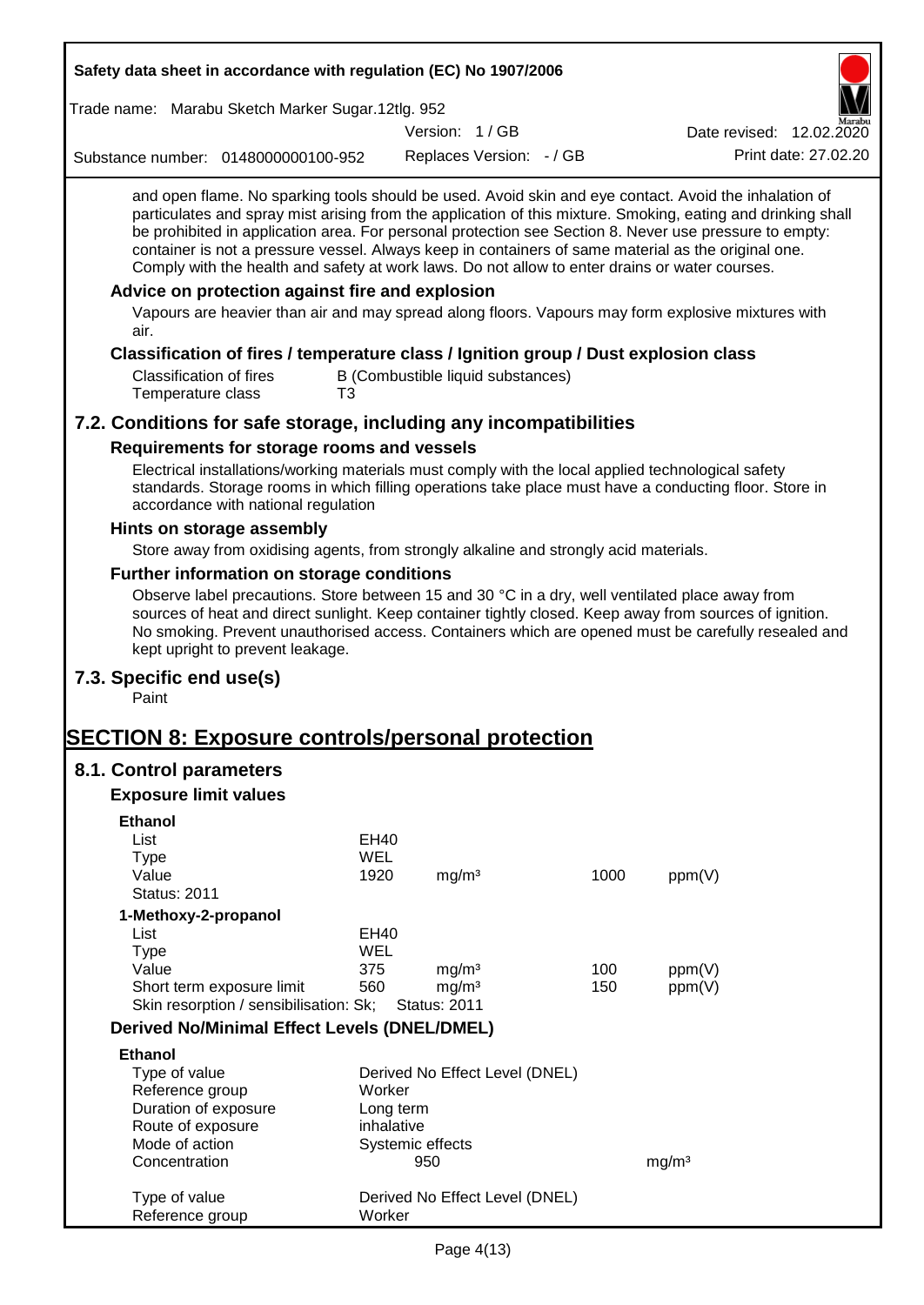| Safety data sheet in accordance with regulation (EC) No 1907/2006 |                                |                          |
|-------------------------------------------------------------------|--------------------------------|--------------------------|
| Trade name: Marabu Sketch Marker Sugar.12tlg. 952                 |                                |                          |
|                                                                   | Version: 1/GB                  | Date revised: 12.02.2020 |
| Substance number: 0148000000100-952                               | Replaces Version: - / GB       | Print date: 27.02.20     |
| Duration of exposure                                              | Short term                     |                          |
| Route of exposure                                                 | inhalative                     |                          |
| Mode of action                                                    | Local effects                  |                          |
| Concentration                                                     | 1900                           | mg/m <sup>3</sup>        |
| Type of value                                                     | Derived No Effect Level (DNEL) |                          |
| Reference group                                                   | Worker                         |                          |
| Duration of exposure                                              | Long term                      |                          |
| Route of exposure                                                 | dermal                         |                          |
| Mode of action                                                    | Systemic effects               |                          |
| Concentration                                                     | 343                            | mg/kg/d                  |
|                                                                   |                                |                          |
| Type of value                                                     | Derived No Effect Level (DNEL) |                          |
| Reference group                                                   | Consumer                       |                          |
| Duration of exposure                                              | Long term                      |                          |
| Route of exposure                                                 | inhalative                     |                          |
| Mode of action                                                    | Systemic effects               |                          |
| Concentration                                                     | 114                            | mg/m <sup>3</sup>        |
| Type of value                                                     | Derived No Effect Level (DNEL) |                          |
| Reference group                                                   | Consumer                       |                          |
| Duration of exposure                                              | Short term                     |                          |
| Route of exposure                                                 | inhalative                     |                          |
| Mode of action                                                    | Local effects                  |                          |
| Concentration                                                     | 950                            | mg/m <sup>3</sup>        |
|                                                                   |                                |                          |
| Type of value                                                     | Derived No Effect Level (DNEL) |                          |
| Reference group                                                   | Consumer                       |                          |
| Duration of exposure                                              | Long term                      |                          |
| Route of exposure                                                 | dermal                         |                          |
| Mode of action                                                    | Systemic effects               |                          |
| Concentration                                                     | 206                            | mg/kg/d                  |
|                                                                   | Derived No Effect Level (DNEL) |                          |
| Type of value<br>Reference group                                  | Consumer                       |                          |
|                                                                   |                                |                          |
| Duration of exposure                                              | Long term<br>oral              |                          |
| Route of exposure<br>Mode of action                               | Systemic effects               |                          |
| Concentration                                                     | 87                             | mg/kg/d                  |
|                                                                   |                                |                          |
| 1-Methoxy-2-propanol                                              |                                |                          |
| Type of value                                                     | Derived No Effect Level (DNEL) |                          |
| Reference group                                                   | Worker                         |                          |
| Duration of exposure                                              | Acute                          |                          |
| Route of exposure                                                 | inhalative                     |                          |
| Mode of action                                                    | Local effects                  |                          |
| Concentration                                                     | 553,5                          | mg/m <sup>3</sup>        |
|                                                                   |                                |                          |
| Type of value                                                     | Derived No Effect Level (DNEL) |                          |
| Reference group                                                   | Worker                         |                          |
| Duration of exposure                                              | Long term                      |                          |
| Route of exposure                                                 | dermal                         |                          |
| Mode of action                                                    | Systemic effects               |                          |
| Concentration                                                     | 50,6                           | mg/person/               |
|                                                                   |                                | d                        |
|                                                                   |                                |                          |
| Type of value                                                     | Derived No Effect Level (DNEL) |                          |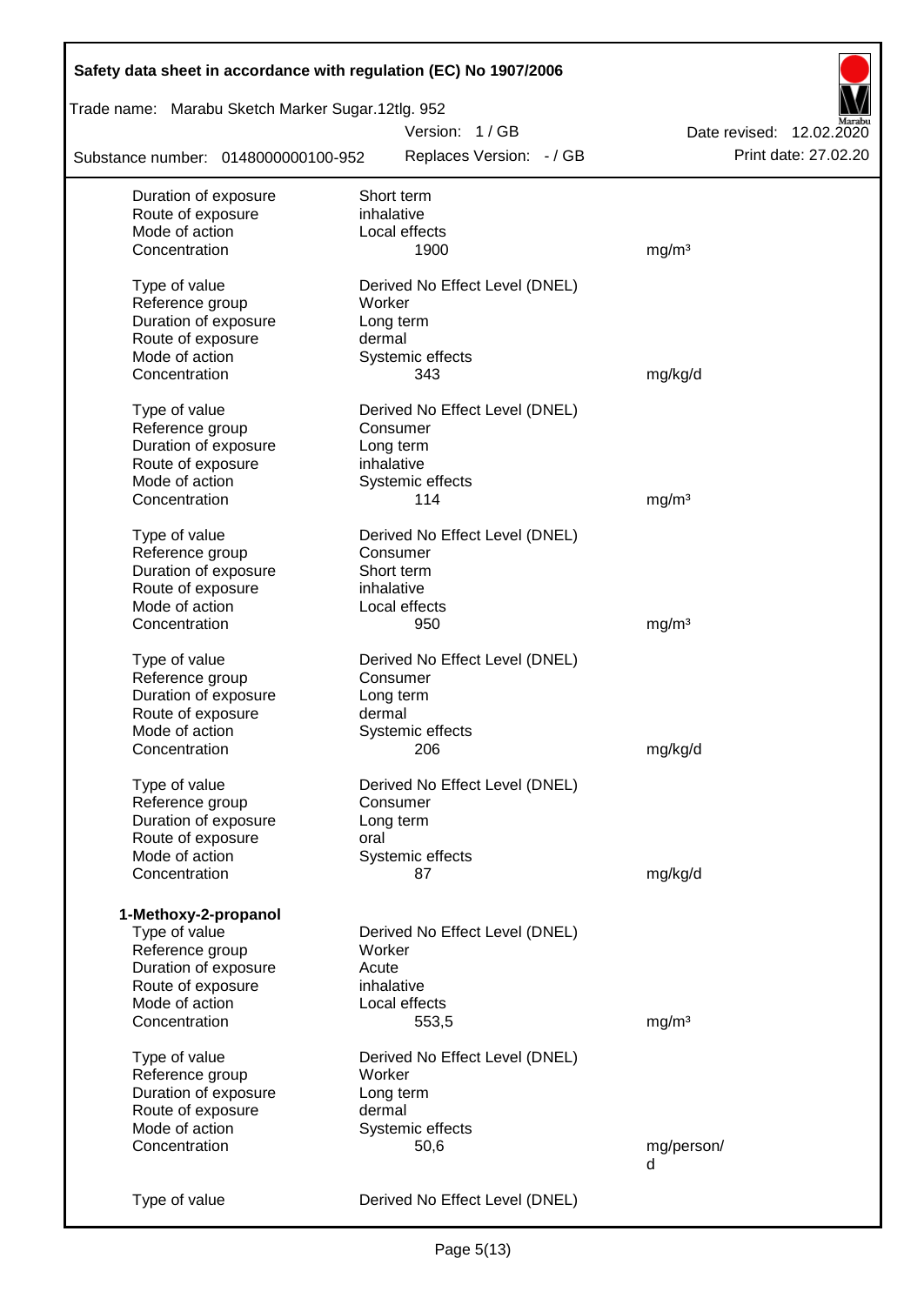| Safety data sheet in accordance with regulation (EC) No 1907/2006 |                                |                          |
|-------------------------------------------------------------------|--------------------------------|--------------------------|
| Trade name: Marabu Sketch Marker Sugar.12tlg. 952                 |                                |                          |
|                                                                   | Version: 1/GB                  | Date revised: 12.02.2020 |
| Substance number: 0148000000100-952                               | Replaces Version: - / GB       | Print date: 27.02.20     |
| Reference group                                                   | Worker                         |                          |
| Duration of exposure                                              | Long term                      |                          |
| Route of exposure                                                 | inhalative                     |                          |
| Mode of action                                                    | Systemic effects               |                          |
| Concentration                                                     | 369                            | mg/m <sup>3</sup>        |
| Type of value                                                     | Derived No Effect Level (DNEL) |                          |
| Reference group                                                   | <b>General Population</b>      |                          |
| Duration of exposure                                              | Long term                      |                          |
| Route of exposure                                                 | dermal                         |                          |
| Mode of action                                                    | Systemic effects               |                          |
| Concentration                                                     | 18,1                           | mg/kg                    |
|                                                                   |                                |                          |
| Type of value                                                     | Derived No Effect Level (DNEL) |                          |
| Reference group                                                   | <b>General Population</b>      |                          |
| Duration of exposure                                              | Long term                      |                          |
| Route of exposure                                                 | inhalative                     |                          |
| Mode of action                                                    | Systemic effects               |                          |
| Concentration                                                     | 43,9                           | mg/m <sup>3</sup>        |
|                                                                   | Derived No Effect Level (DNEL) |                          |
| Type of value<br>Reference group                                  |                                |                          |
|                                                                   | <b>General Population</b>      |                          |
| Duration of exposure                                              | Long term                      |                          |
| Route of exposure                                                 | oral                           |                          |
| Mode of action                                                    | Systemic effects               |                          |
| Concentration                                                     | 3,3                            | mg/kg/d                  |
| <b>Predicted No Effect Concentration (PNEC)</b>                   |                                |                          |
| <b>Ethanol</b>                                                    |                                |                          |
| Type of value                                                     | <b>PNEC</b>                    |                          |
| Type                                                              | Freshwater                     |                          |
| Concentration                                                     | 0,96                           | mg/l                     |
|                                                                   |                                |                          |
| Type of value                                                     | <b>PNEC</b>                    |                          |
| <b>Type</b>                                                       | Saltwater                      |                          |
| Concentration                                                     | 0,79                           | mg/l                     |
| Type of value                                                     | <b>PNEC</b>                    |                          |
| <b>Type</b>                                                       | Water (intermittent release)   |                          |
| Concentration                                                     | 2,75                           | mg/l                     |
| Type of value                                                     | <b>PNEC</b>                    |                          |
| <b>Type</b>                                                       | Sewage treatment plant (STP)   |                          |
| Concentration                                                     | 580                            | mg/l                     |
|                                                                   |                                |                          |
| Type of value                                                     | <b>PNEC</b>                    |                          |
| <b>Type</b>                                                       | Freshwater sediment            |                          |
| Concentration                                                     | 3,6                            | mg/kg                    |
| Type of value                                                     | <b>PNEC</b>                    |                          |
| <b>Type</b>                                                       | Marine sediment                |                          |
| Concentration                                                     | 2,9                            | mg/kg                    |
|                                                                   |                                |                          |
| Type of value                                                     | <b>PNEC</b>                    |                          |
| <b>Type</b>                                                       | Soil                           |                          |
| Concentration                                                     | 0,63                           | mg/kg                    |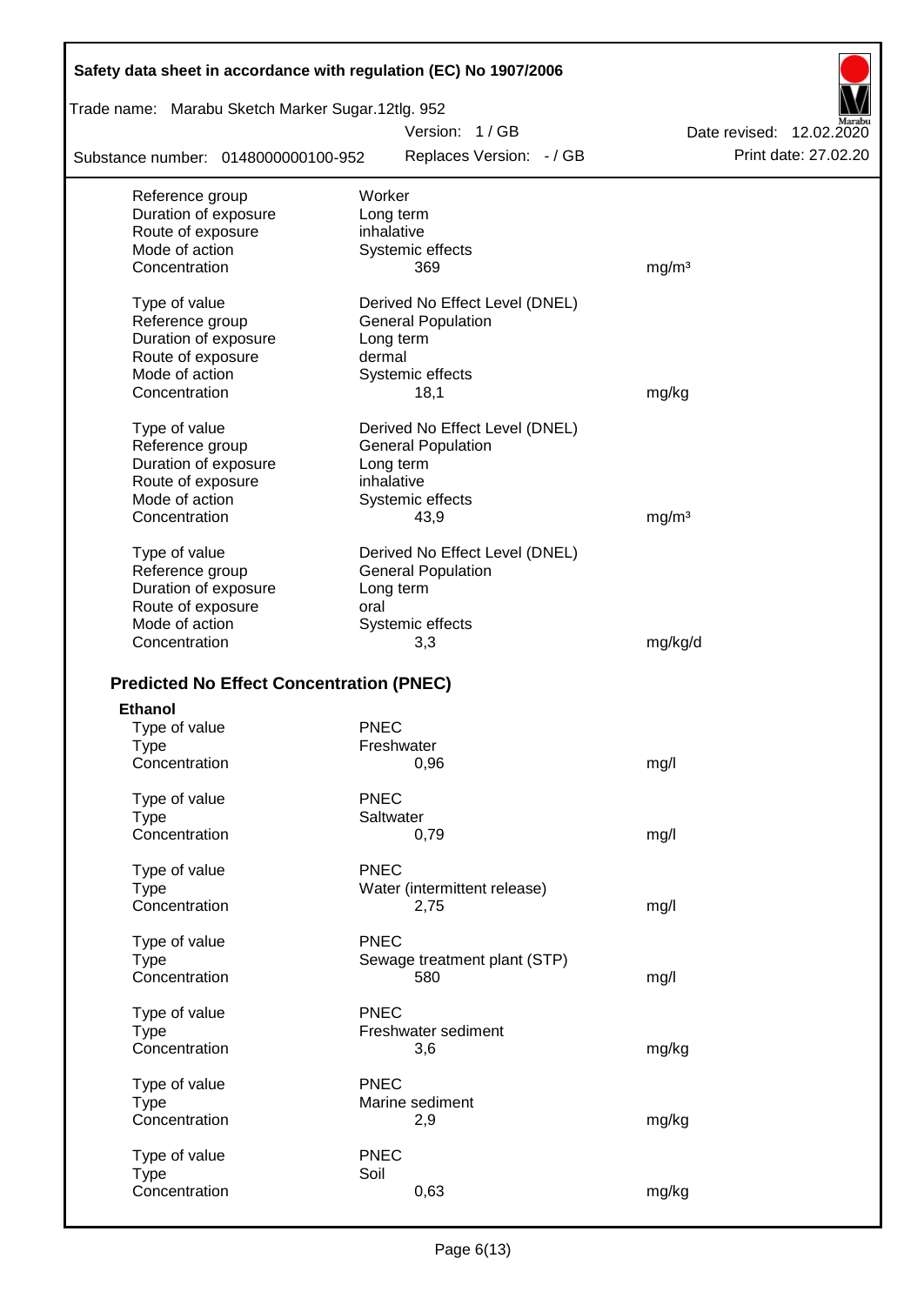|                      | Safety data sheet in accordance with regulation (EC) No 1907/2006 |                              |                          |
|----------------------|-------------------------------------------------------------------|------------------------------|--------------------------|
|                      | Trade name: Marabu Sketch Marker Sugar.12tlg. 952                 |                              |                          |
|                      |                                                                   | Version: 1 / GB              | Date revised: 12.02.2020 |
|                      | Substance number: 0148000000100-952                               | Replaces Version: - / GB     | Print date: 27.02.20     |
| 1-Methoxy-2-propanol |                                                                   |                              |                          |
| Type of value        | <b>PNEC</b>                                                       |                              |                          |
| <b>Type</b>          | Freshwater                                                        |                              |                          |
| Concentration        |                                                                   | 10                           | mg/l                     |
| Type of value        | <b>PNEC</b>                                                       |                              |                          |
| <b>Type</b>          | Water                                                             |                              |                          |
| Concentration        |                                                                   | 41,6                         | mg/kg                    |
| Type of value        | <b>PNEC</b>                                                       |                              |                          |
| <b>Type</b>          | Sediment                                                          |                              |                          |
| Concentration        |                                                                   | 41,6                         | mg/kg                    |
| Type of value        | <b>PNEC</b>                                                       |                              |                          |
| Type                 |                                                                   | Marine sediment              |                          |
| Concentration        |                                                                   | 4,17                         | mg/kg                    |
| Type of value        | <b>PNEC</b>                                                       |                              |                          |
| <b>Type</b>          | Soil                                                              |                              |                          |
| Concentration        |                                                                   | 2,47                         | mg/kg                    |
| Type of value        | <b>PNEC</b>                                                       |                              |                          |
| Type                 |                                                                   | Sewage treatment plant (STP) |                          |
| Concentration        |                                                                   | 100                          | mg/l                     |
|                      |                                                                   |                              |                          |

## **8.2. Exposure controls**

#### **Exposure controls**

Provide adequate ventilation. Where reasonably practicable this should be achieved by the use of local exhaust ventilation and good general extraction. If these are not sufficient to maintain concentrations of particulates and solvent vapour below the OEL, suitable respiratory protection must be worn.

#### **Respiratory protection**

If workers are exposed to concentrations above the exposure limit they must use appropriate, certified respirators. Full mask, filter A

#### **Hand protection**

There is no one glove material or combination of materials that will give unlimited resistance to any individual or combination of chemicals.

For prolonged or repeated handling nitrile rubber gloves with textile undergloves are required.

| Material thickness | 0.5 | mm  |
|--------------------|-----|-----|
| Breakthrough time  | 30  | min |

The breakthrough time must be greater than the end use time of the product.

The instructions and information provided by the glove manufacturer on use, storage, maintenance and replacement must be followed.

Gloves should be replaced regularly and if there is any sign of damage to the glove material.

Always ensure that gloves are free from defects and that they are stored and used correctly.

The performance or effectiveness of the glove may be reduced by physical/ chemical damage and poor maintenance.

Barrier creams may help to protect the exposed areas of the skin, they should however not be applied once exposure has occurred.

#### **Eye protection**

Use safety eyewear designed to protect against splash of liquids.

## **Body protection**

Cotton or cotton/synthetic overalls or coveralls are normally suitable.

# **SECTION 9: Physical and chemical properties**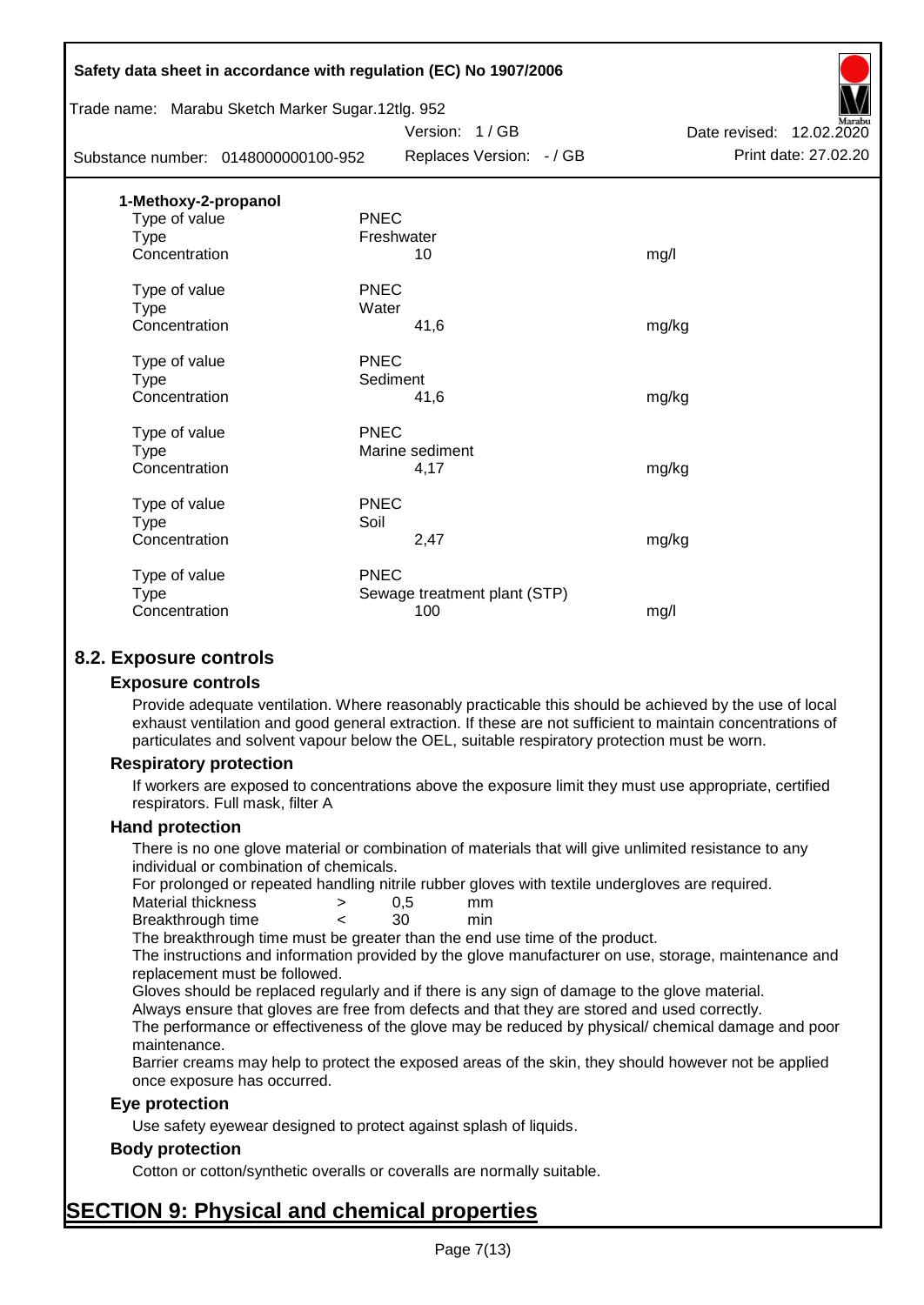|                                             | Safety data sheet in accordance with regulation (EC) No 1907/2006 |              |                    |                          |             |                                                  |
|---------------------------------------------|-------------------------------------------------------------------|--------------|--------------------|--------------------------|-------------|--------------------------------------------------|
|                                             | Trade name: Marabu Sketch Marker Sugar.12tlg. 952                 |              | Version: 1/GB      |                          |             |                                                  |
|                                             | Substance number: 0148000000100-952                               |              |                    | Replaces Version: - / GB |             | Date revised: 12.02.2020<br>Print date: 27.02.20 |
|                                             |                                                                   |              |                    |                          |             |                                                  |
| <b>Form</b>                                 | 9.1. Information on basic physical and chemical properties        | Liquid       |                    |                          |             |                                                  |
| <b>Colour</b>                               |                                                                   | blue         |                    |                          |             |                                                  |
| <b>Odour</b>                                |                                                                   | solvent-like |                    |                          |             |                                                  |
| <b>Odour threshold</b>                      |                                                                   |              |                    |                          |             |                                                  |
| Remarks                                     |                                                                   |              | No data available  |                          |             |                                                  |
| pH value                                    |                                                                   |              |                    |                          |             |                                                  |
| Remarks                                     |                                                                   |              | Not applicable     |                          |             |                                                  |
| <b>Melting point</b>                        |                                                                   |              |                    |                          |             |                                                  |
| Remarks                                     |                                                                   |              | not determined     |                          |             |                                                  |
| <b>Freezing point</b>                       |                                                                   |              |                    |                          |             |                                                  |
| Remarks                                     |                                                                   |              | not determined     |                          |             |                                                  |
|                                             | Initial boiling point and boiling range                           |              |                    |                          |             |                                                  |
| Value                                       |                                                                   | appr.        | 78                 |                          | $^{\circ}C$ |                                                  |
| <b>Flash point</b>                          |                                                                   |              |                    |                          |             |                                                  |
| Value                                       |                                                                   |              | 12                 |                          | $^{\circ}C$ |                                                  |
|                                             | Evaporation rate (ether $= 1$ ) :                                 |              |                    |                          |             |                                                  |
| Remarks                                     |                                                                   |              | not determined     |                          |             |                                                  |
| Flammability (solid, gas)<br>Not applicable |                                                                   |              |                    |                          |             |                                                  |
|                                             | Upper/lower flammability or explosive limits                      |              |                    |                          |             |                                                  |
| Lower explosion limit                       |                                                                   | appr.        | 1,5                |                          | %(V)        |                                                  |
| Upper explosion limit                       |                                                                   | appr.        | 15                 |                          | $%$ (V)     |                                                  |
| Source                                      |                                                                   |              | Literature value   |                          |             |                                                  |
| <b>Vapour pressure</b>                      |                                                                   |              |                    |                          |             |                                                  |
| Value                                       |                                                                   | appr.        | 59                 |                          | hPa         |                                                  |
| <b>Vapour density</b>                       |                                                                   |              |                    |                          |             |                                                  |
| Remarks                                     |                                                                   |              | not determined     |                          |             |                                                  |
| <b>Density</b>                              |                                                                   |              |                    |                          |             |                                                  |
| Remarks                                     |                                                                   |              | not determined     |                          |             |                                                  |
| Solubility in water                         |                                                                   |              |                    |                          |             |                                                  |
| Remarks                                     |                                                                   |              | partially miscible |                          |             |                                                  |
|                                             | <b>Partition coefficient: n-octanol/water</b>                     |              |                    |                          |             |                                                  |
| Remarks                                     |                                                                   |              | Not applicable     |                          |             |                                                  |
| Ignition temperature                        |                                                                   |              |                    |                          |             |                                                  |
| Value                                       |                                                                   | appr.        | 287                |                          | $^{\circ}C$ |                                                  |
| Source                                      |                                                                   |              | Literature value   |                          |             |                                                  |
| <b>Efflux time</b>                          |                                                                   |              |                    |                          |             |                                                  |
| Value                                       |                                                                   | $\,<\,$      | 12<br>20           | $\rm ^{\circ}C$          | s           |                                                  |
| Temperature<br>Method                       |                                                                   |              | DIN 53211 4 mm     |                          |             |                                                  |
| <b>Explosive properties</b>                 |                                                                   |              |                    |                          |             |                                                  |
| evaluation                                  |                                                                   | no           |                    |                          |             |                                                  |
| <b>Oxidising properties</b>                 |                                                                   |              |                    |                          |             |                                                  |
| evaluation                                  |                                                                   |              | None known         |                          |             |                                                  |
|                                             |                                                                   |              |                    |                          |             |                                                  |
| 9.2. Other information                      |                                                                   |              |                    |                          |             |                                                  |

Б

 $\mathsf{l}$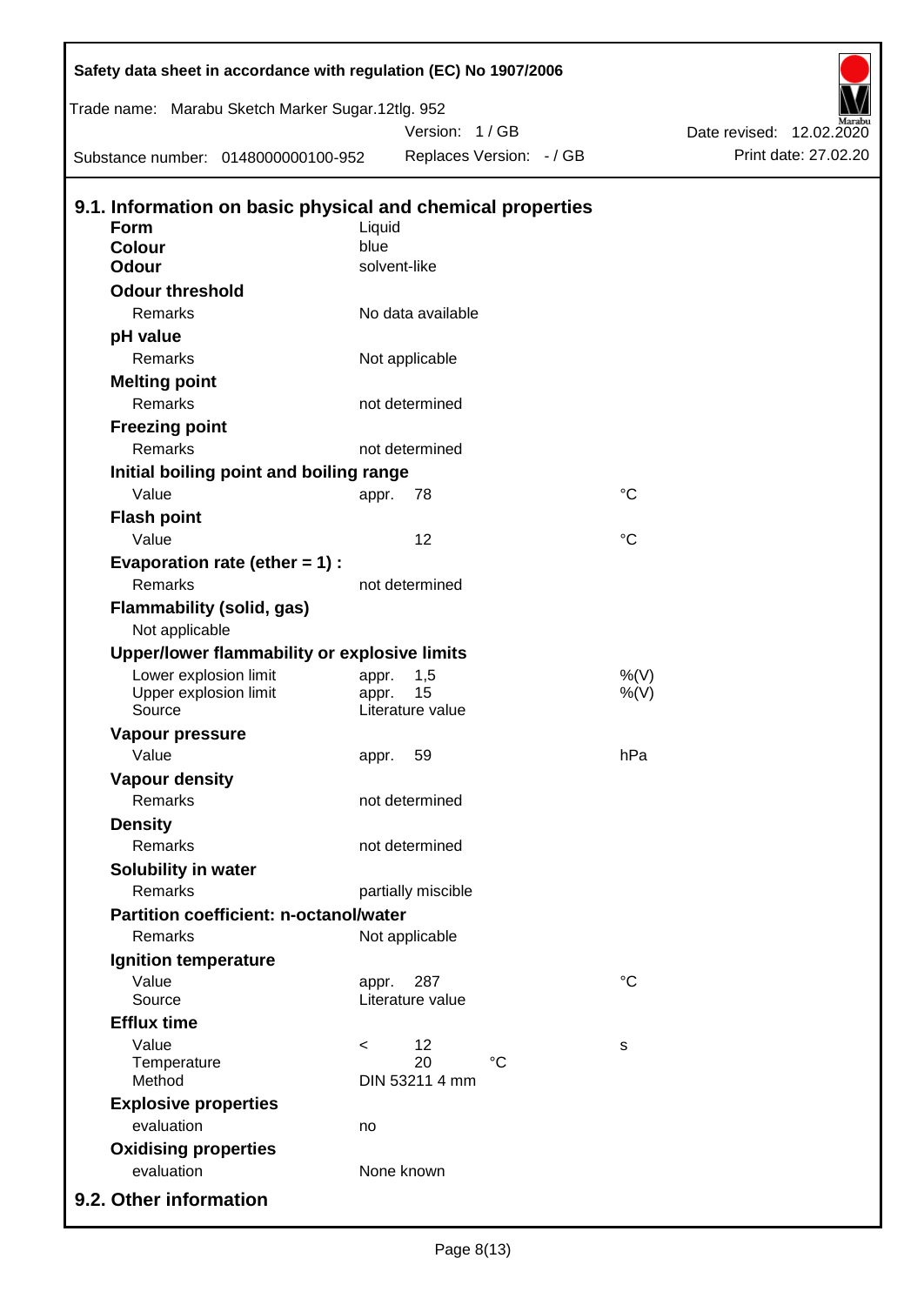| Safety data sheet in accordance with regulation (EC) No 1907/2006                                                                                                     |          |                                      |                          |                                                                                                        |
|-----------------------------------------------------------------------------------------------------------------------------------------------------------------------|----------|--------------------------------------|--------------------------|--------------------------------------------------------------------------------------------------------|
| Trade name: Marabu Sketch Marker Sugar.12tlg. 952                                                                                                                     |          |                                      |                          |                                                                                                        |
| Substance number: 0148000000100-952                                                                                                                                   |          | Version: 1 / GB                      | Replaces Version: - / GB | Date revised: 12.02.2020<br>Print date: 27.02.20                                                       |
| <b>Other information</b>                                                                                                                                              |          |                                      |                          | The physical specifications are approximate values and refer to the used safety relevant component(s). |
| <b>SECTION 10: Stability and reactivity</b>                                                                                                                           |          |                                      |                          |                                                                                                        |
| 10.1. Reactivity<br>No hazardous reactions when stored and handled according to prescribed instructions.                                                              |          |                                      |                          |                                                                                                        |
| 10.2. Chemical stability<br>Stable under recommended storage and handling conditions (see section 7).                                                                 |          |                                      |                          |                                                                                                        |
| 10.3. Possibility of hazardous reactions<br>Keep away from oxidising agents, strongly alkaline and strongly acid materials in order to avoid<br>exothermic reactions. |          |                                      |                          |                                                                                                        |
| 10.4. Conditions to avoid<br>When exposed to high temperatures may produce hazardous decomposition products.                                                          |          |                                      |                          |                                                                                                        |
| 10.5. Incompatible materials<br>No hazardous reactions when stored and handled according to prescribed instructions.                                                  |          |                                      |                          |                                                                                                        |
| 10.6. Hazardous decomposition products<br>See chapter 5.2 (Firefighting measures - Special hazards arising from the substance or mixture).                            |          |                                      |                          |                                                                                                        |
| <u>SECTION 11: Toxicological information</u>                                                                                                                          |          |                                      |                          |                                                                                                        |
| 11.1. Information on toxicological effects                                                                                                                            |          |                                      |                          |                                                                                                        |
| <b>Acute oral toxicity</b>                                                                                                                                            |          |                                      |                          |                                                                                                        |
| Remarks                                                                                                                                                               |          |                                      |                          | Based on available data, the classification criteria are not met.                                      |
| <b>Acute oral toxicity (Components)</b>                                                                                                                               |          |                                      |                          |                                                                                                        |
| 1-Methoxy-2-propanol                                                                                                                                                  |          |                                      |                          |                                                                                                        |
| <b>Species</b><br>LD50                                                                                                                                                | rat      | 5200                                 |                          |                                                                                                        |
| <b>Acute dermal toxicity</b>                                                                                                                                          |          |                                      |                          | mg/kg                                                                                                  |
| Remarks                                                                                                                                                               |          |                                      |                          | Based on available data, the classification criteria are not met.                                      |
| <b>Acute dermal toxicity (Components)</b>                                                                                                                             |          |                                      |                          |                                                                                                        |
| 1-Methoxy-2-propanol<br><b>Species</b><br>LD50                                                                                                                        | rabbit   | 14000                                |                          | mg/kg                                                                                                  |
| <b>Acute inhalational toxicity</b>                                                                                                                                    |          |                                      |                          |                                                                                                        |
| Remarks                                                                                                                                                               |          |                                      |                          | Based on available data, the classification criteria are not met.                                      |
| <b>Skin corrosion/irritation</b>                                                                                                                                      |          |                                      |                          |                                                                                                        |
| Remarks                                                                                                                                                               |          |                                      |                          | Based on available data, the classification criteria are not met.                                      |
| Serious eye damage/irritation                                                                                                                                         |          |                                      |                          |                                                                                                        |
| evaluation<br>Remarks                                                                                                                                                 | irritant | The classification criteria are met. |                          |                                                                                                        |
| <b>Sensitization</b>                                                                                                                                                  |          |                                      |                          |                                                                                                        |
| Remarks                                                                                                                                                               |          |                                      |                          | Based on available data, the classification criteria are not met.                                      |
| <b>Mutagenicity</b>                                                                                                                                                   |          |                                      |                          |                                                                                                        |
| Remarks                                                                                                                                                               |          |                                      |                          | Based on available data, the classification criteria are not met.                                      |
| <b>Reproductive toxicity</b><br>Remarks                                                                                                                               |          |                                      |                          | Based on available data, the classification criteria are not met.                                      |
|                                                                                                                                                                       |          |                                      |                          |                                                                                                        |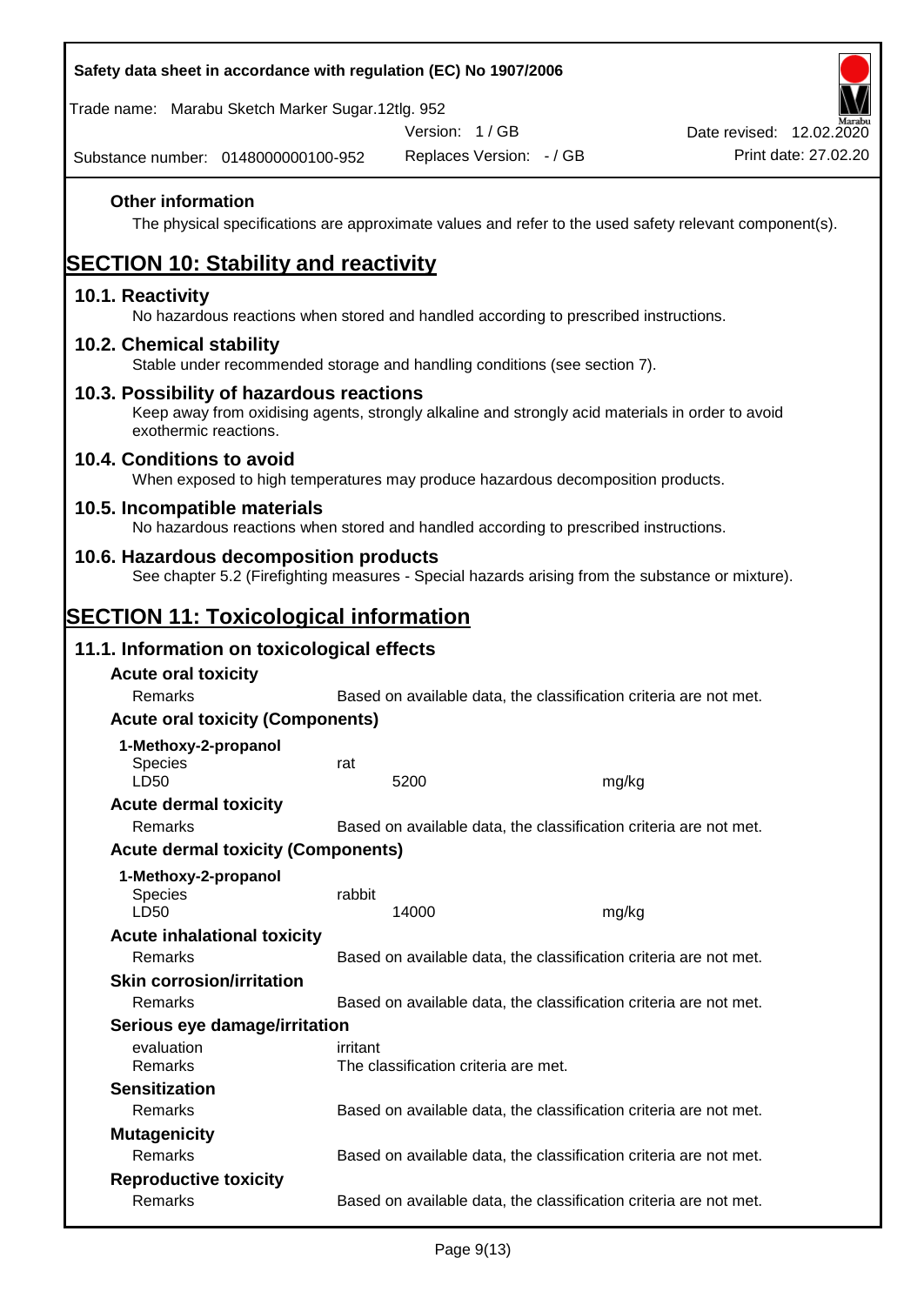#### **Safety data sheet in accordance with regulation (EC) No 1907/2006**

Trade name: Marabu Sketch Marker Sugar.12tlg. 952

Version: 1 / GB

Date revised: 12.02.2020

Substance number: 0148000000100-952

Replaces Version: - / GB Print date: 27.02.20

| <b>Remarks</b>                               | Based on available data, the classification criteria are not met. |
|----------------------------------------------|-------------------------------------------------------------------|
| <b>Specific Target Organ Toxicity (STOT)</b> |                                                                   |
| Single exposure                              |                                                                   |
| <b>Remarks</b>                               | Based on available data, the classification criteria are not met. |
| Repeated exposure                            |                                                                   |
| <b>Remarks</b>                               | Based on available data, the classification criteria are not met. |

#### **Experience in practice**

Exposure to component solvents vapours concentration in excess of the stated occupational exposure limit may result in adverse health effects such as mucous membrane and respiratory system irritation and adverse effects on kidney, liver and central nervous system. Symptoms and signs include headache, dizziness, fatigue, muscular weakness, drowsiness and in extreme cases, loss of consciousness. Solvents may cause some of the above effects by absorption through the skin. Repeated or prolonged contact with the mixture may cause removal of natural fat from the skin resulting in non-allergic contact dermatitis and absorption through the skin. The liquid splashed in the eyes may cause irritation and reversible damage. Ingestion may cause nausea, diarrhoea and vomiting. This takes into account, where known, delayed and immediate effects and also chronic effects of components from short-term and long-term exposure by oral, inhalation and dermal routes of exposure and eye contact.

#### **Other information**

There are no data available on the mixture itself.

The mixture has been assessed following the additivity method of the CLP Regulation (EC) No 1272/2008 and classified for toxicological hazards accordingly.

# **SECTION 12: Ecological information**

## **12.1. Toxicity**

#### **General information**

There are no data available on the mixture itself.Do not allow to enter drains or water courses.The mixture has been assessed following the summation method of the CLP Regulation (EC) No 1272/2008 and is not classified as dangerous for the environment.

## **Fish toxicity (Components)**

| 1-Methoxy-2-propanol                  |   |                              |   |      |
|---------------------------------------|---|------------------------------|---|------|
| <b>Species</b>                        |   | golden orfe (Leuciscus idus) |   |      |
| LC <sub>0</sub>                       | ⋗ | 4600                         |   | mq/l |
| Duration of exposure                  |   | 96                           | h |      |
| <b>Daphnia toxicity (Components)</b>  |   |                              |   |      |
| 1-Methoxy-2-propanol                  |   |                              |   |      |
| <b>Species</b>                        |   | Daphnia magna                |   |      |
| EC50                                  |   | 23300                        |   | mq/1 |
| Duration of exposure                  |   | 48                           | h |      |
| <b>Algae toxicity (Components)</b>    |   |                              |   |      |
| 1-Methoxy-2-propanol                  |   |                              |   |      |
| <b>Species</b>                        |   | Desmodesmus                  |   |      |
| EC50                                  | ⋗ | 1000                         |   | mq/1 |
| Duration of exposure                  |   | 168                          | h |      |
| <b>Bacteria toxicity (Components)</b> |   |                              |   |      |
| 1-Methoxy-2-propanol                  |   |                              |   |      |
| Species                               |   | activated sludge             |   |      |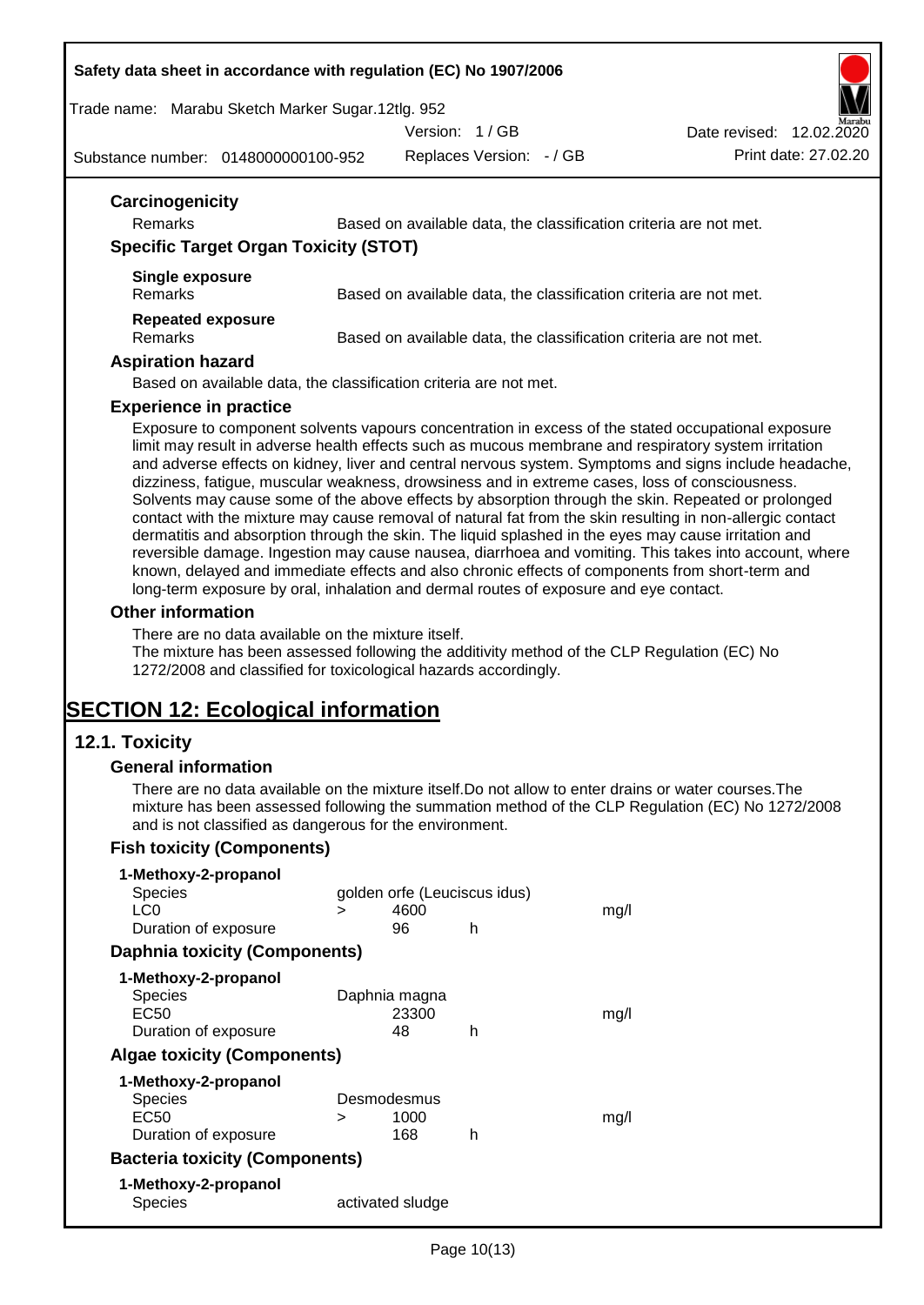| Safety data sheet in accordance with regulation (EC) No 1907/2006                                                                                                                                                                    |                                                                                                                                                                                                                                                                                                                                                                                                                                                                      |                   |                |                          |                                                         |                          |                      |
|--------------------------------------------------------------------------------------------------------------------------------------------------------------------------------------------------------------------------------------|----------------------------------------------------------------------------------------------------------------------------------------------------------------------------------------------------------------------------------------------------------------------------------------------------------------------------------------------------------------------------------------------------------------------------------------------------------------------|-------------------|----------------|--------------------------|---------------------------------------------------------|--------------------------|----------------------|
| Trade name: Marabu Sketch Marker Sugar.12tlg. 952                                                                                                                                                                                    |                                                                                                                                                                                                                                                                                                                                                                                                                                                                      |                   | Version: 1/GB  |                          |                                                         | Date revised: 12.02.2020 |                      |
| Substance number: 0148000000100-952                                                                                                                                                                                                  |                                                                                                                                                                                                                                                                                                                                                                                                                                                                      |                   |                | Replaces Version: - / GB |                                                         |                          | Print date: 27.02.20 |
| <b>EC50</b>                                                                                                                                                                                                                          |                                                                                                                                                                                                                                                                                                                                                                                                                                                                      | $\,>$             | 1000           |                          | mg/l                                                    |                          |                      |
| 12.2. Persistence and degradability<br><b>General information</b><br>No data available<br>1-Methoxy-2-propanol<br>Value<br>Duration of test<br>evaluation<br>Method<br>12.3. Bioaccumulative potential<br><b>General information</b> | <b>Biodegradability (Components)</b><br>There are no data available on the mixture itself.                                                                                                                                                                                                                                                                                                                                                                           | <b>OECD 301 F</b> | 90<br>28       | d                        | %<br>Readily biodegradable (according to OECD criteria) |                          |                      |
| Remarks<br>12.4. Mobility in soil<br><b>General information</b>                                                                                                                                                                      | <b>Partition coefficient: n-octanol/water</b>                                                                                                                                                                                                                                                                                                                                                                                                                        |                   | Not applicable |                          |                                                         |                          |                      |
|                                                                                                                                                                                                                                      | There are no data available on the mixture itself.                                                                                                                                                                                                                                                                                                                                                                                                                   |                   |                |                          |                                                         |                          |                      |
| 12.5. Results of PBT and vPvB assessment<br><b>General information</b><br>12.6. Other adverse effects                                                                                                                                | There are no data available on the mixture itself.                                                                                                                                                                                                                                                                                                                                                                                                                   |                   |                |                          |                                                         |                          |                      |
| <b>General information</b><br><b>SECTION 13: Disposal considerations</b>                                                                                                                                                             | There are no data available on the mixture itself.                                                                                                                                                                                                                                                                                                                                                                                                                   |                   |                |                          |                                                         |                          |                      |
| 13.1. Waste treatment methods                                                                                                                                                                                                        |                                                                                                                                                                                                                                                                                                                                                                                                                                                                      |                   |                |                          |                                                         |                          |                      |
|                                                                                                                                                                                                                                      | Disposal recommendations for the product                                                                                                                                                                                                                                                                                                                                                                                                                             |                   |                |                          |                                                         |                          |                      |
| EWC waste code                                                                                                                                                                                                                       | Do not allow to enter drains or water courses.<br>Wastes and emptied containers should be classified in accordance with relevant national regulation.<br>The European Waste Catalogue classification of this product, when disposed of as waste is<br>If this product is mixed with other wastes, the original waste product code may no longer apply and the<br>appropriate code should be assigned.<br>For further information contact your local waste authority. | 08 03 12*         |                |                          | waste ink containing dangerous substances               |                          |                      |
|                                                                                                                                                                                                                                      | Disposal recommendations for packaging                                                                                                                                                                                                                                                                                                                                                                                                                               |                   |                |                          |                                                         |                          |                      |
|                                                                                                                                                                                                                                      | Using information provided in this safety data sheet, advice should be obtained from the relevant waste<br>authority on the classification of empty containers.<br>Empty containers must be scrapped or reconditioned.<br>Not emptied containers are hazardous waste (waste code number 150110).                                                                                                                                                                     |                   |                |                          |                                                         |                          |                      |
| <b>SECTION 14: Transport information</b>                                                                                                                                                                                             |                                                                                                                                                                                                                                                                                                                                                                                                                                                                      |                   |                |                          |                                                         |                          |                      |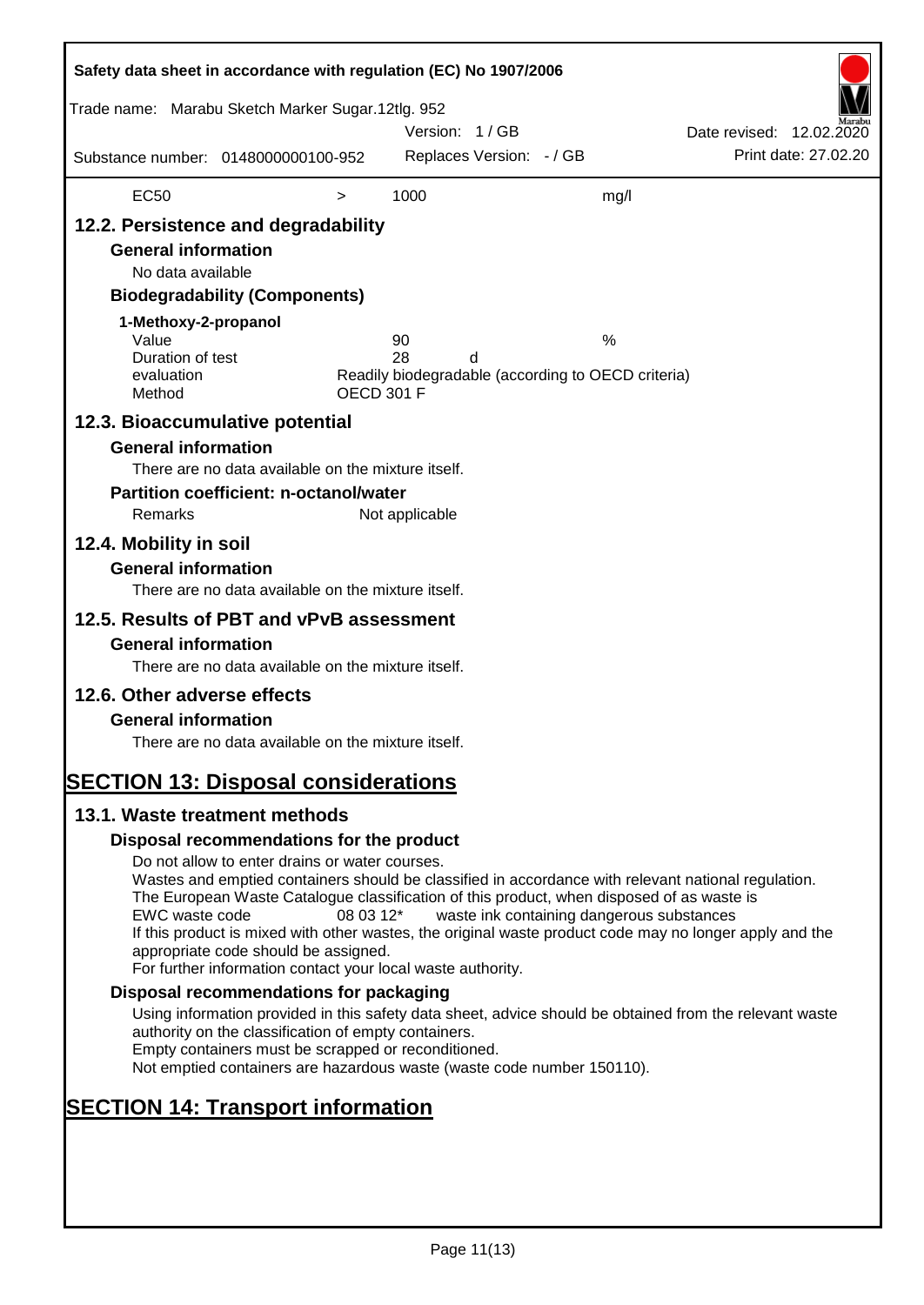| Page 12(13) |  |
|-------------|--|
|             |  |

#### **Safety data sheet in accordance with regulation (EC) No 1907/2006**

| Trade name: Marabu Sketch Marker Sugar.12tlg. 952 |  |  |  |
|---------------------------------------------------|--|--|--|
|                                                   |  |  |  |

Substance number: 0148000000100-952

|                                     | <b>Land transport ADR/RID</b> | <b>Marine transport</b><br><b>IMDG/GGVSee</b> | Air transport<br><b>ICAO/IATA</b> |
|-------------------------------------|-------------------------------|-----------------------------------------------|-----------------------------------|
| Tunnel restriction code             | D/E                           |                                               |                                   |
| 14.1. UN number                     | 1263                          | 1263                                          | 1263                              |
| 14.2. UN proper shipping name       | <b>PAINT</b>                  | <b>PAINT</b>                                  | <b>PAINT</b>                      |
| 14.3. Transport hazard<br>class(es) | $\mathbf{3}$                  | 3                                             | 3                                 |
| Label                               |                               |                                               |                                   |
| 14.4. Packing group                 | $\mathbf{H}$                  | $\mathbf{H}$                                  | $\mathbf{H}$                      |
| Special provision                   | 640D                          |                                               |                                   |
| <b>Limited Quantity</b>             | 5 <sub>1</sub>                |                                               |                                   |
| Transport category                  | 3                             |                                               |                                   |
| 14.5. Environmental hazards         |                               | no                                            |                                   |

Version: 1 / GB

## **Information for all modes of transport**

## **14.6. Special precautions for user**

Transport within the user's premises:

Always transport in closed containers that are upright and secure.

Ensure that persons transporting the product know what to do in the event of an accident or spillage.

## **Other information**

**14.7. Transport in bulk according to Annex II of Marpol and the IBC Code**

## no

# **SECTION 15: Regulatory information**

## **15.1. Safety, health and environmental regulations/legislation specific for the substance or mixture**

## **VOC**

VOC (EU) 87 %

## **Other information**

The product does not contain substances of very high concern (SVHC).

## **15.2. Chemical safety assessment**

For this preparation a chemical safety assessment has not been carried out.

# **SECTION 16: Other information**

**Hazard statements listed in Chapter 3**



Replaces Version: - / GB Print date: 27.02.20 Date revised: 12.02.2020